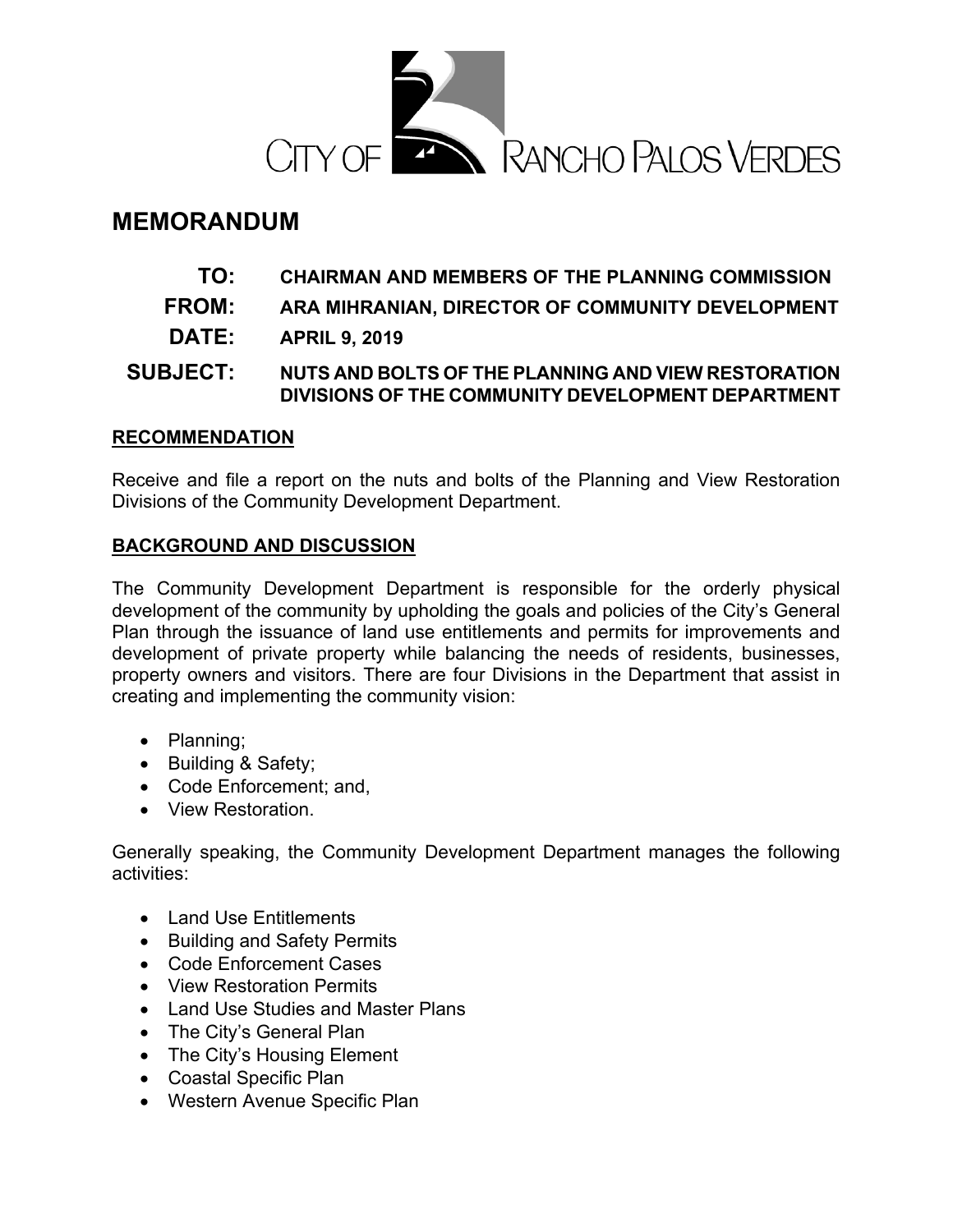- The Palos Verdes Nature Preserve
- The City's Natural Communities Conservation Plan / Habitat Conservation Plan (NCCP/HCP)
- The City's Trails Network Plan
- California Environmental Quality Act (CEQA)
- Equestrian Uses and Animal Control
- Coyote Management Plan
- Peafowl Management Plan
- Aircraft Noise
- Prohibition of Short-Term Rentals

This report provides a summary of the common applications reviewed by Staff and the Planning Commission for the Planning and View Restoration Divisions.

## **Planning Division**

Planning applications are generally divided into two processing categories:

- **Ministerial**
- **Discretionary**

Ministerial applications involve planning decisions that are rendered over-the-counter by a Planner to ensure that the proposed improvements meet the City's Development Code standards (i.e. setbacks, lot coverage, height, etc.), with the possible necessity of a foliage analysis (if a project involves  $120\text{ft}^2$  and is considered a viewing area). Decisions on planning applications that are rendered by the Director, Planning Commission or City Council are discretionary decisions that usually involve, among others, the finding of Neighborhood Compatibility and the City's View Ordinance. The review process for a discretionary application can be lengthy and summarized as follows:



Decisions rendered by the Planning Commission or City Council involve more time since they necessitate the scheduling of a public hearing and often more than one public hearing is needed to render a decision. Decisions by the City Council typically occur as a result of an appeal, which are processed as a "de novo" hearing.

Processing time between application submittal and application completeness (the time when an application is deemed complete to begin the review process) includes the time taken by applicants to respond to incomplete items, which can vary in duration and which City staff has no control over. The Planning Division generally conducts its completeness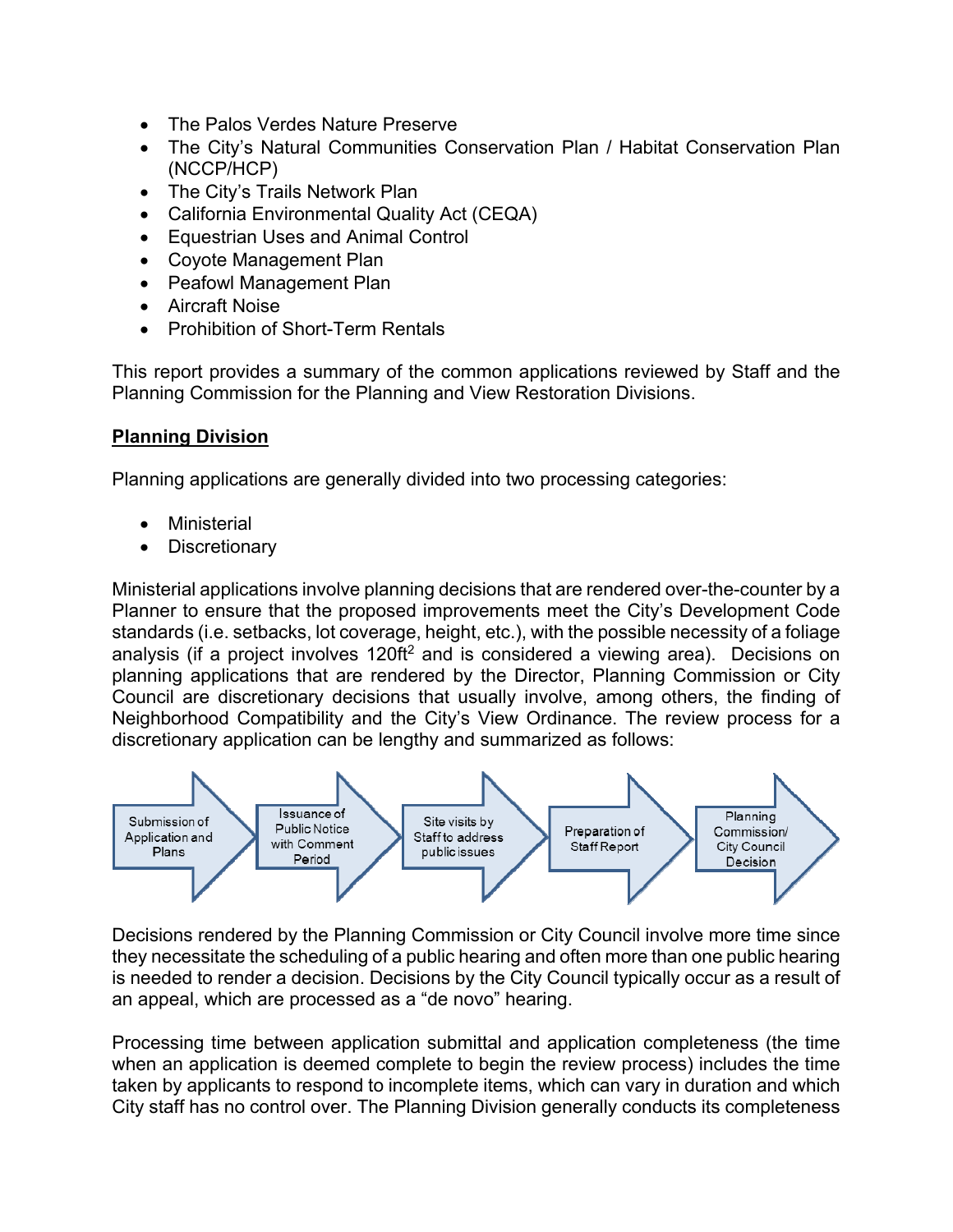review of project plans within 10 calendar days. Planning applications typically processed by the Planning Division are as follows:

## Height Variation Permit

The Municipal Code establishes permitted "by-right" height limits for pad lots, up-slope lots, and down-slope lots as illustrated below.

Figure 1: Pad Lots



Figure 2: Up-Slope Lots



Figure 3: Down-Slope Lots



A Height Variation is a discretionary planning application that allows new residences or additions to existing residences to exceed the "by-right" height limits up to a maximum height of 26'. The primary purpose of a Height Variation is to ensure the project exceeding the 16' height limit does not result in significant view impacts to neighboring properties in accordance with the City's View Ordinance enacted by the voters as Proposition M in 1989. In considering a Height Variation, the following key findings (among others) must be made:

- Significant View impairment
- Privacy impacts
- Neighborhood Compatibility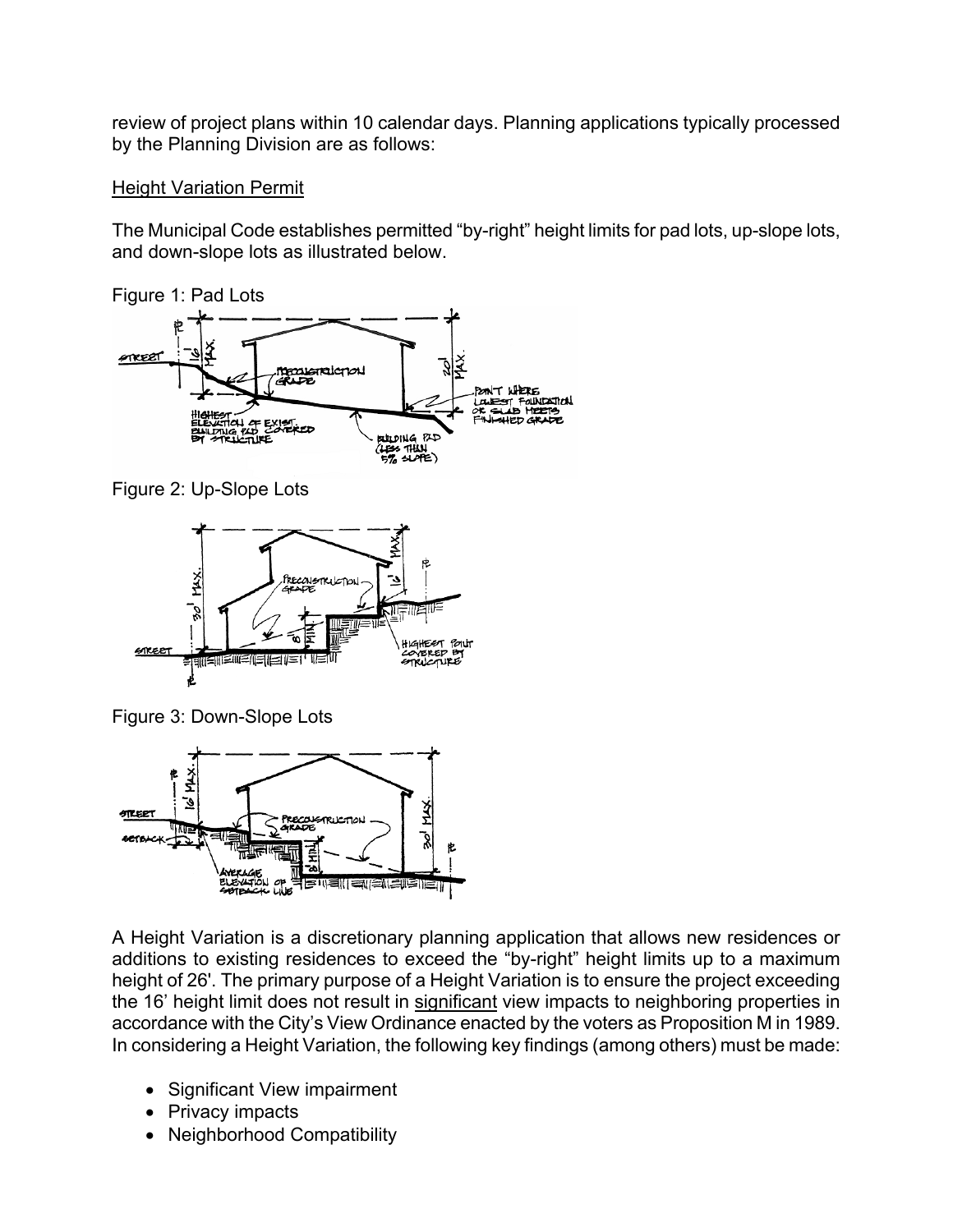A Height Variation is considered by the Planning Commission if the proposed structure above 16' is:

- less than 25' from the front property line;
- covers 75% of the total first story footprint and/or 60% of the garage footprint;
- part of a new residence; or,
- may significantly impair a view from another parcel.

Applicants requesting a Height Variation are required to construct a temporary silhouette to serve as a visual aid, and a 30-day public comment period is required prior to the City rendering a decision.

In 1993 (and revised in 1996 and 2003), the City Council adopted guidelines and procedures for protecting views which may be impaired by the development of new residential structures or additions to existing residential structures (see attachment). These guidelines are intended to assist the public with the Height Variation process, and is available at City Hall or on the City's website.

## Grading Permit

The purpose of a Grading Permit is to ensure that the earth movement associated with the development of a property preserves the natural scenic character of the area and occurs in a manner harmonious with adjacent land so as to minimize adverse impacts and maintain the visual continuity of the area without unsightly continuous benching of building sites. There are the following three types of grading permits that may be issued:

- A Minor Grading Permit may be approved over-the-counter generally for earthwork between 20 and 50 cubic yards. Examples include planters and terraced yard area.
- A Major Grading Permit is a discretionary application for earthwork involving more than 50 cubic yards. A Major Grading Permit is considered by the Planning Commission when the requested earthwork involves more than 1,000 cubic yards or the grading is associated with a project subject to the Planning Commission's review. Examples include grading associated with the construction of a residence on a sloping lot.
- A Remedial Grading Permit is a discretionary application for earthwork for the purpose of enhancing soil stability and/or reducing geotechnical hazards due to natural land movement or the presence of natural hazards. Remedial grading involving more than 5,000 cubic yards is subject to Planning Commission review. Examples of remedial grading include repairing a slope failure.

Grading Permits may be approved based on certain criteria, primarily focused on ensuring that the proposed project will not significantly adversely affect the views/visual relationships; preserving existing contours by minimizing grading and creating reasonably natural contours; and minimizing excessive grading or construction. Grading Permits associated with the construction of a residence may trigger the City's View Ordinance and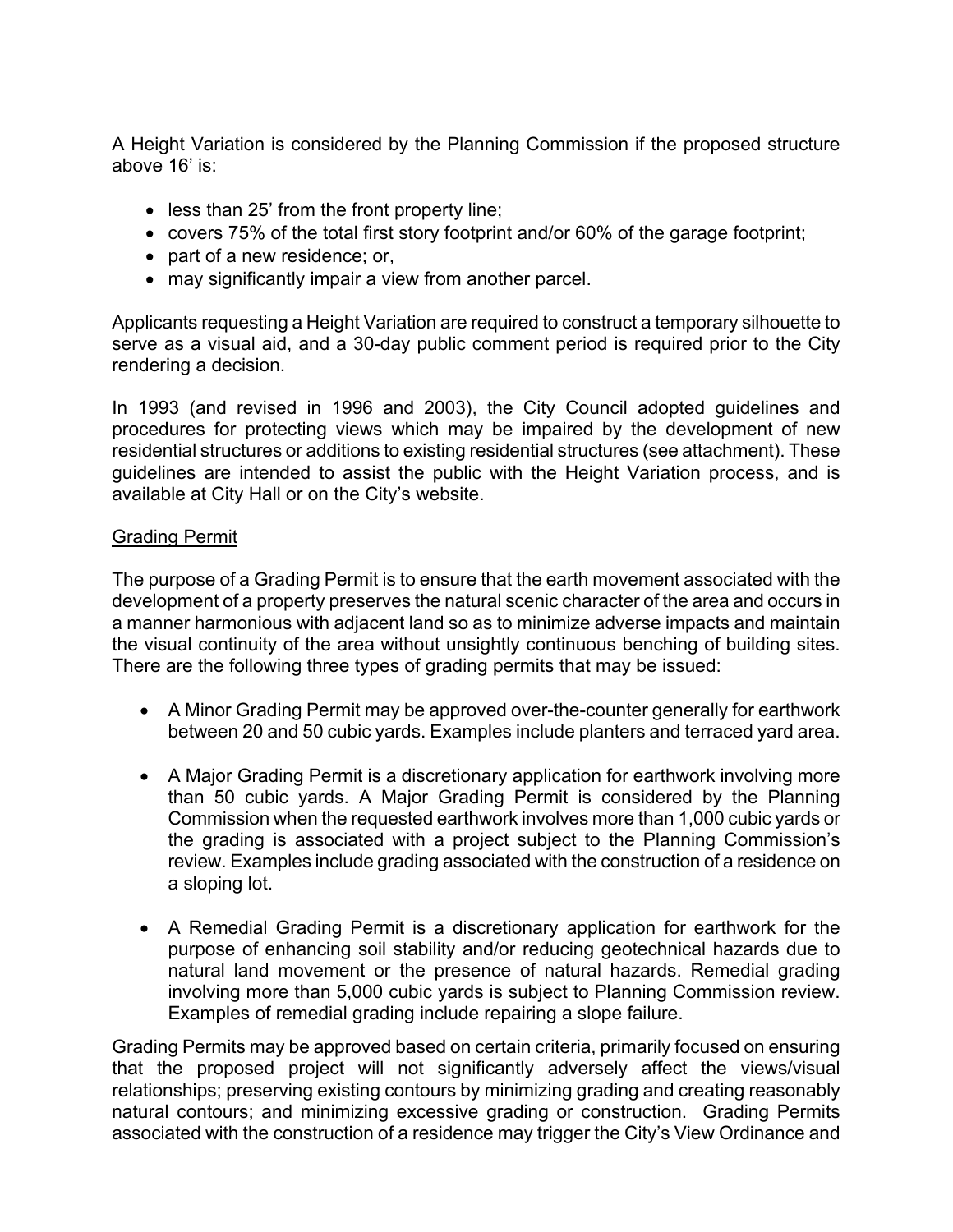## Neighborhood Compatibility findings.

## Site Plan Review

A Site Plan Review application is intended to ensure development proposals conform to the basic development standards of the Municipal Code based on the underlying zoning district. A new residence or an addition to an existing residence that complies with the development standards and is within the "by-right" height limits can be processed with a Site Plan Review application. However, the discretionary review of the Neighborhood Compatibility finding may be triggered if a project exceeds certain thresholds, such as square footage. Examples of projects requiring a Site Plan Review include decks, pools and spas, outdoor kitchens, and mechanical equipment (i.e. generators or air conditioner units) to name a few.

The Planning Commission is required to review a Site Plan Review application for projects involving roof mounted equipment and/or architectural features (excluding renewable energy systems such as solar panels and/or solar water heating systems) that exceed the maximum building height limits. In considering a Site Plan Review for these projects, the Planning Commission must find, among other things, that the proposed project above the standard height limit will not cause significant view impairment from adjacent property.

## Neighborhood Compatibility

On November 7, 1989, the voters of the City of Rancho Palos Verdes approved the "Cooperative View Preservation and Restoration Ordinance" (Proposition M). The adopted Ordinance, among other things, "ensures that the development of each parcel of land or additions to residences or structures occur in a manner which is harmonious and maintains neighborhood compatibility and the character of contiguous subcommunity development." Neighborhood Compatibility is a finding that is required for Height Variations, certain Major Grading Permits, and certain Major Site Plan Reviews applications. Neighborhood Compatibility is achieved when the proposed improvements are designed in a manner that blends in with the characteristics of the immediate neighborhood, which is comprised of the 20 closest properties located within the same zoning district. The Neighborhood Compatibility finding consists of:

- Scale of surrounding residences;
- Architectural style and building materials; and,
- Front, side, and rear vard setbacks.

As part of the Neighborhood Compatibility requirement, a temporary silhouette is required to be constructed to serve as a visual aid, and a 15-day (30-days for projects involving a Height Variation) public comment period is required prior to the City rendering a decision.

In 2003 (amended in 2004), the City Council adopted the Neighborhood Compatibility Handbook (see attachment) intended to assist residents, architects, designers, and real estate professionals in understanding the City's procedures for proposing residential development applications requiring the analysis of the Neighborhood Compatibility. The Handbook is available at City Hall or on the City's website.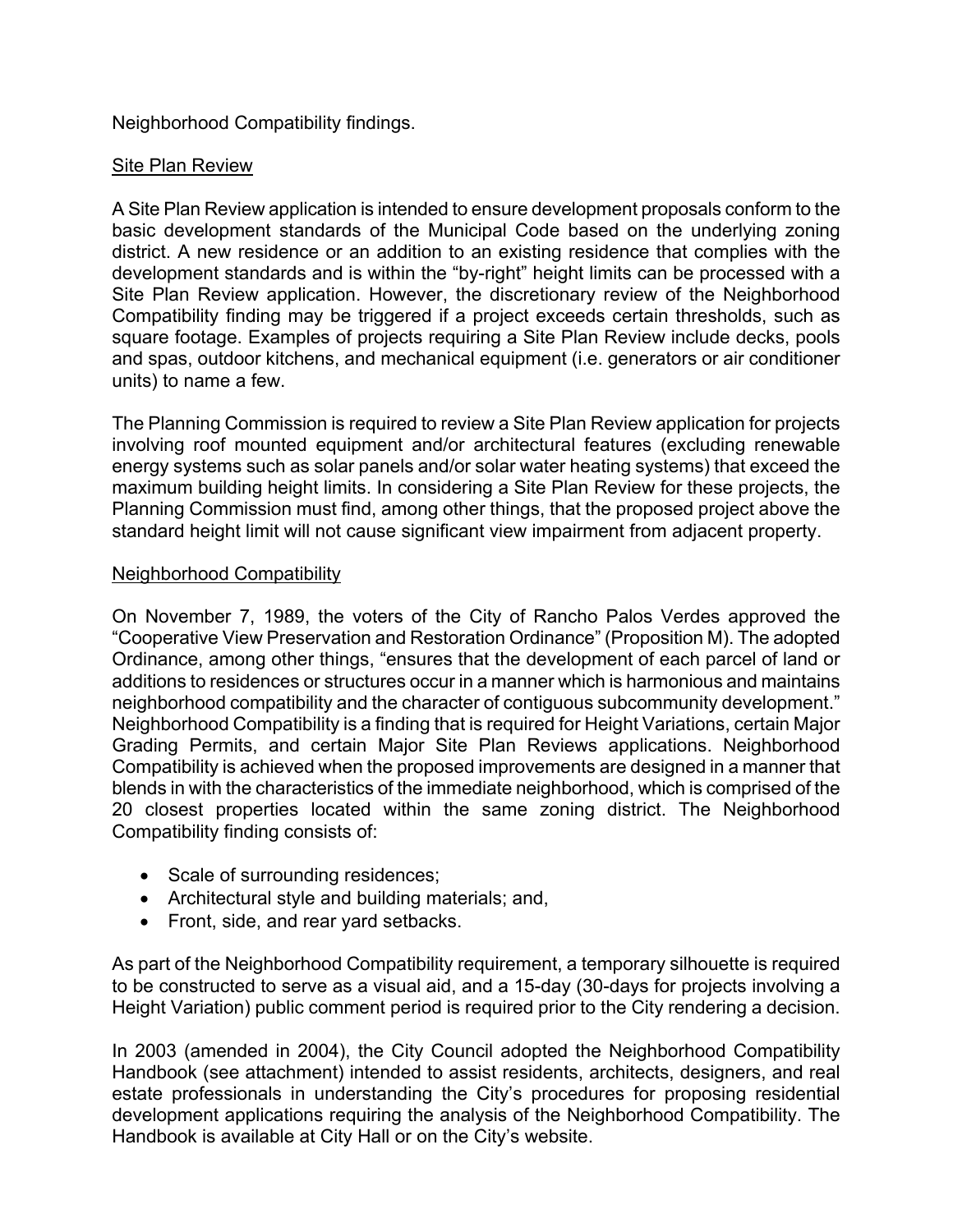## Foliage Analysis

As a result of the voter approved Proposition M in 1989, Section 17.02.040(B)(4) of the City's Municipal Code prohibits the issuance of a permit or other entitlement to construct, or to add livable area to a residential structure unless the owner removes foliage on the lot which exceeds 16' feet in height or the ridgeline of the primary structure, whichever is lower, that significantly impairs a view from the viewing area of another parcel. For the purpose of this requirement, "livable area" means an area of 120 square feet or more in size which:

- Consists of habitable space (room expansions, additions); **or**
- Can be used as a gathering space **and** viewing area (decks, covered patios).

Additions or structures which are less than 120 square feet in area and projects which do not involve habitable space (antennas, skylights, storage shed/garage, garden windows, etc.) are exempt from the requirements. If it is determined that a proposed project is not exempt from the "foliage removal" requirements, a foliage analysis of the applicant's property must be conducted by Staff prior to approval of a planning application.

If after conducting a foliage analysis, foliage on the applicant's property is found to exceed the prescribed height limits and to significantly impair a view, specific conditions of approval will be placed on the planning approval to trim, lace or remove such vegetation prior to issuance of a building permit. Once trimmed to a specific height, it is the responsibility of the property owner to maintain the foliage at the prescribed height.

## Variance

A Variance is a discretionary application considered by the Planning Commission to grant relief or deviation from the development standards of the Municipal Code when the strict interpretation of any of its provisions result in practical difficulties, unnecessary hardships or inconsistencies with the general intent and purpose of the Municipal Code. The Planning Commission may grant a Variance based on the following findings:

- 1. That there are exceptional or extraordinary circumstances or conditions applicable to the property involved, or to the intended use of the property, which do not apply generally to other property in the same zoning district;
- 2. That such Variance is necessary for the preservation and enjoyment of a substantial property right of the applicant, which right is possessed by other property owners under like conditions in the same zoning district;
- 3. That granting the Variance will not be materially detrimental to the public welfare or injurious to property and improvements in the area in which the property is located; and
- 4. That granting the Variance will not be contrary to the objectives of the general plan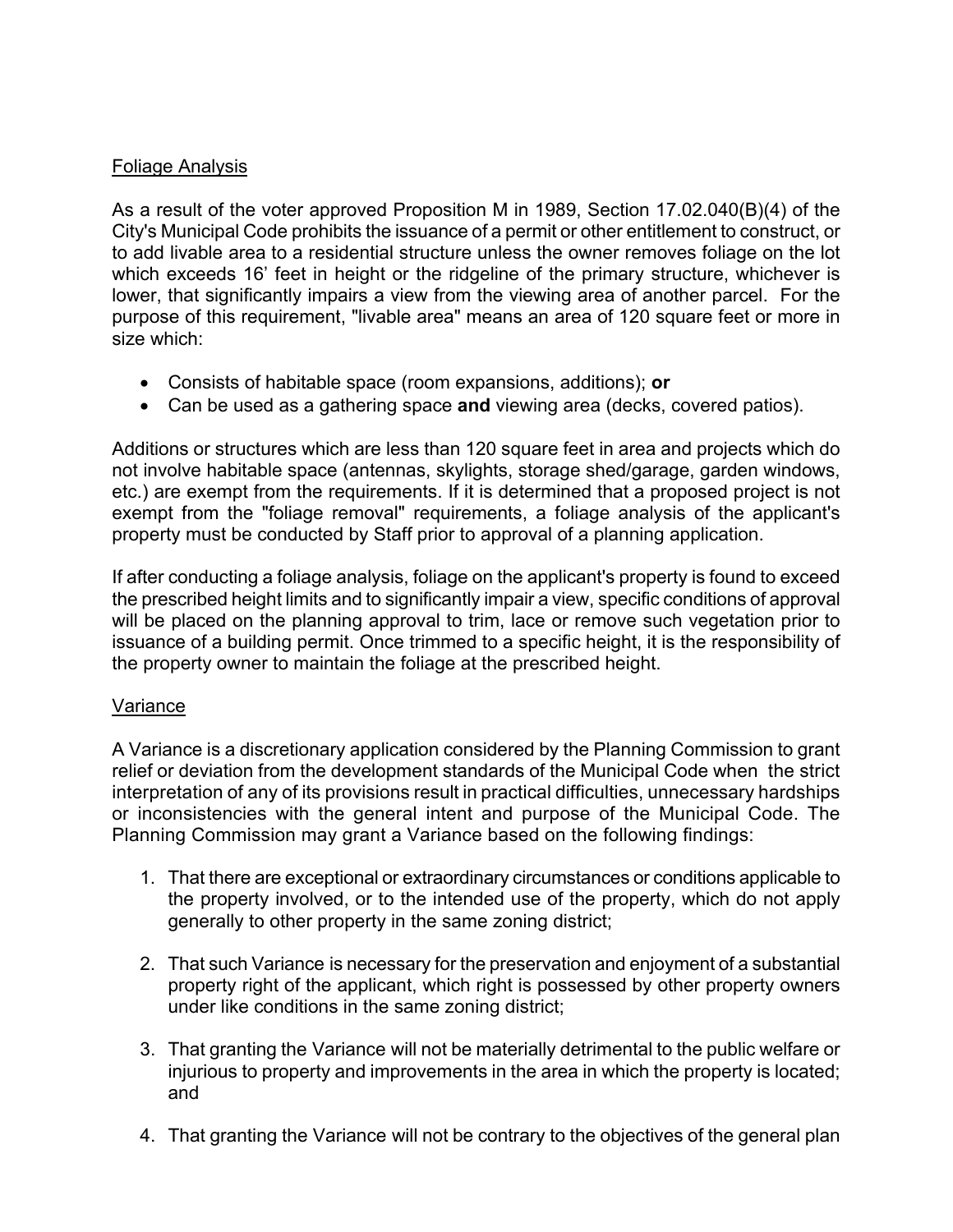or the policies and requirements of the Coastal Specific Plan.

Examples of a Variance include reduced setbacks or lot coverage exceeding the maximum allowed for the zoning district. A Variance may also be considered in cases a significant error in any order, requirement, permit, decision or determination has been made. A Variance requires a 15-day public notice.

#### Coastal Permit

A Coastal Permit is required by the California Coastal Act of 1976 for all development in the Coastal District (also known as Coastal Zone). The City's Coastal District was established as part of the 1978 Council-adopted Local Coastal Plan (LCP), which was the first LCP adopted in the State. The City's Coastal District boundaries are comprised of all land seaward of Palos Verdes Drive South and Palos Verdes Drive West, including the roadway, which development therein is appealable or non-appealable to the Coastal Commission as illustrated below:



Coastal Permits are subject to the Coastal Hearing Officer (i.e. Director of Community Development) at a public hearing unless it is processed concurrently with another application requiring Planning Commission or City Council review. Proposed development within an Appealable Area may be appealed to the California Coastal Commission upon exhausting all appeal opportunities with the City (i.e. Planning Commission and City Council). Proposed development within a Non-Appealable Area may be appealed to both the Planning Commission and City Council, but not to the California Coastal Commission. In granting a Coastal Permit, the primary criteria in reviewing the application is conformity with the Rancho Palos Verdes LCP and applicable public access and recreation policies of the Coastal Act. In addition to ensuring public access and protecting natural resources, the City's LCP also ensures the protection of view corridors established along Palos Verdes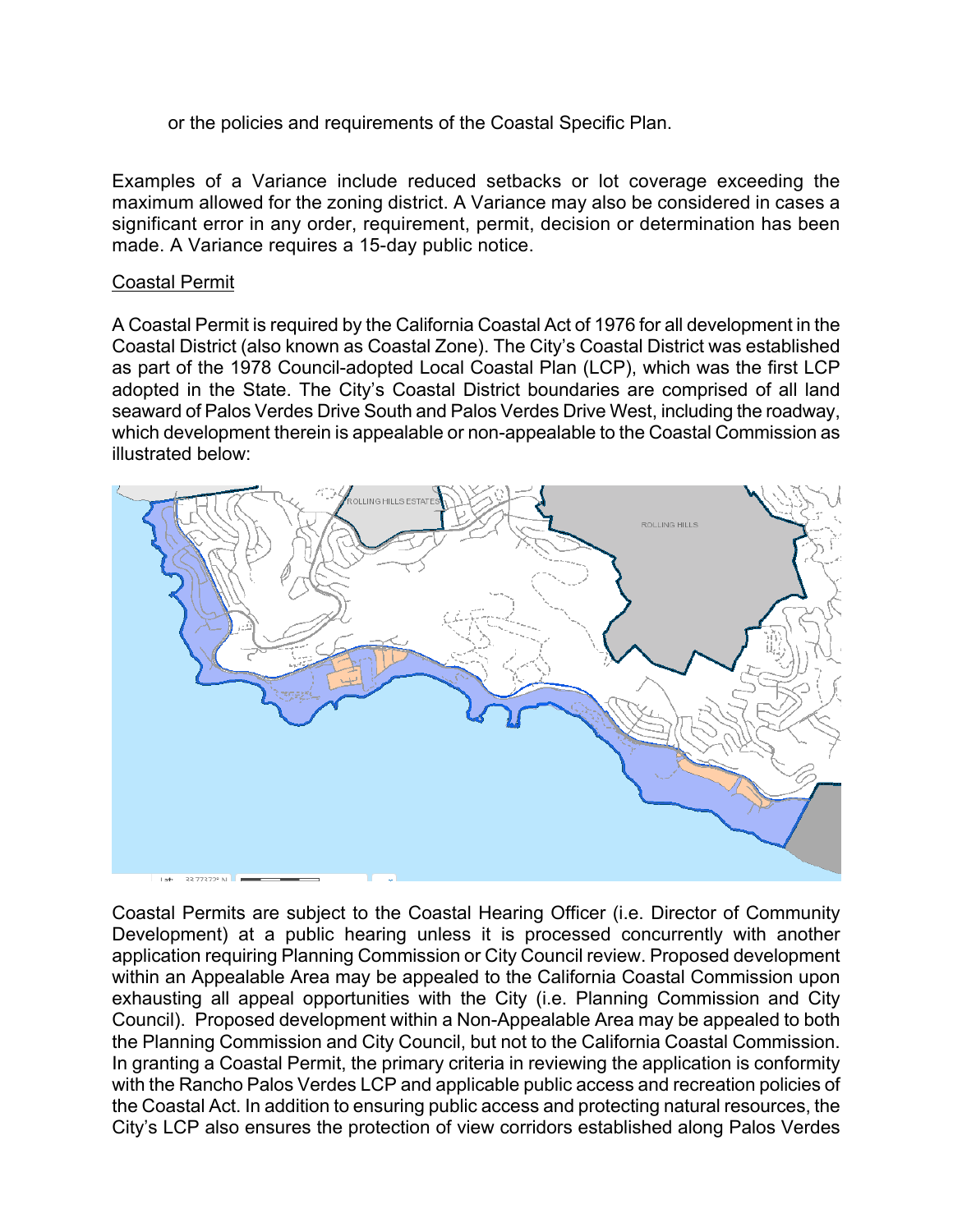Drive West and South by restricting the height of a structures based on certain zones.

## Conditional Use Permit

A Conditional Use Permit (CUP) is a discretionary application subject to review by the Planning Commission for uses necessary or desirable but not classified as permitted uses by reason of uniqueness of size, scope, or possible effect on surrounding uses in accordance with the base zoning district including properties zoned Commercial or Institutional. It also allows uses that are listed as permitted but requires specific consideration and allows the City to impose customized conditions of approval. Trump National Golf Course, for example, required an approval of a CUP to establish and operate a golf course in a residential zoning district. Any change which may substantially intensify the occupancy or land coverage may require a revision to an existing CUP. In considering a CUP, the Planning Commission must make certain findings ensuring that the proposed use and operation will not create adverse impacts to the surrounding neighborhood. A CUP requires a 15-day public notice.

In recent years, CUPs granted by the City require a compliance review to ensure the adopted conditions of approval, which are generally formed based on studies and assumed operations, are effective, and if not, it allows the City's decision makers to adjust the conditions of approval based on actual operations. A compliance review is conducted as duly noticed public hearing by the final deciding body on the CUP.

## Fence/Wall Permit

A Fence/Wall Permit (FWP) provides the City a way to regulate the construction of fences and walls to ensure that there are no adverse impacts to privacy, no creation of hazardous conditions, no dangerous visual obstruction at street intersections, and that the proposed downslope fence or wall will not significantly impair the view of the upslope lot. A FWP is only required if there is at least a 2' building pad elevation difference between two adjacent properties, and the downslope property proposes to construct a barrier above the building pad of the upslope lot (see below).



A Fence/Wall Permit has a two-step process, beginning with a site visit by Staff to determine if the proposed fence will cause any potential view impairment. If there is no potential for view impairment, the process ends at that point, and an approval is granted by the Director (which is appealable to the Planning Commission). If a potential view impairment may exist, a FWP proceeds to the second step that requires the Director to find that the proposed fence or wall will not significantly impair the view from another private or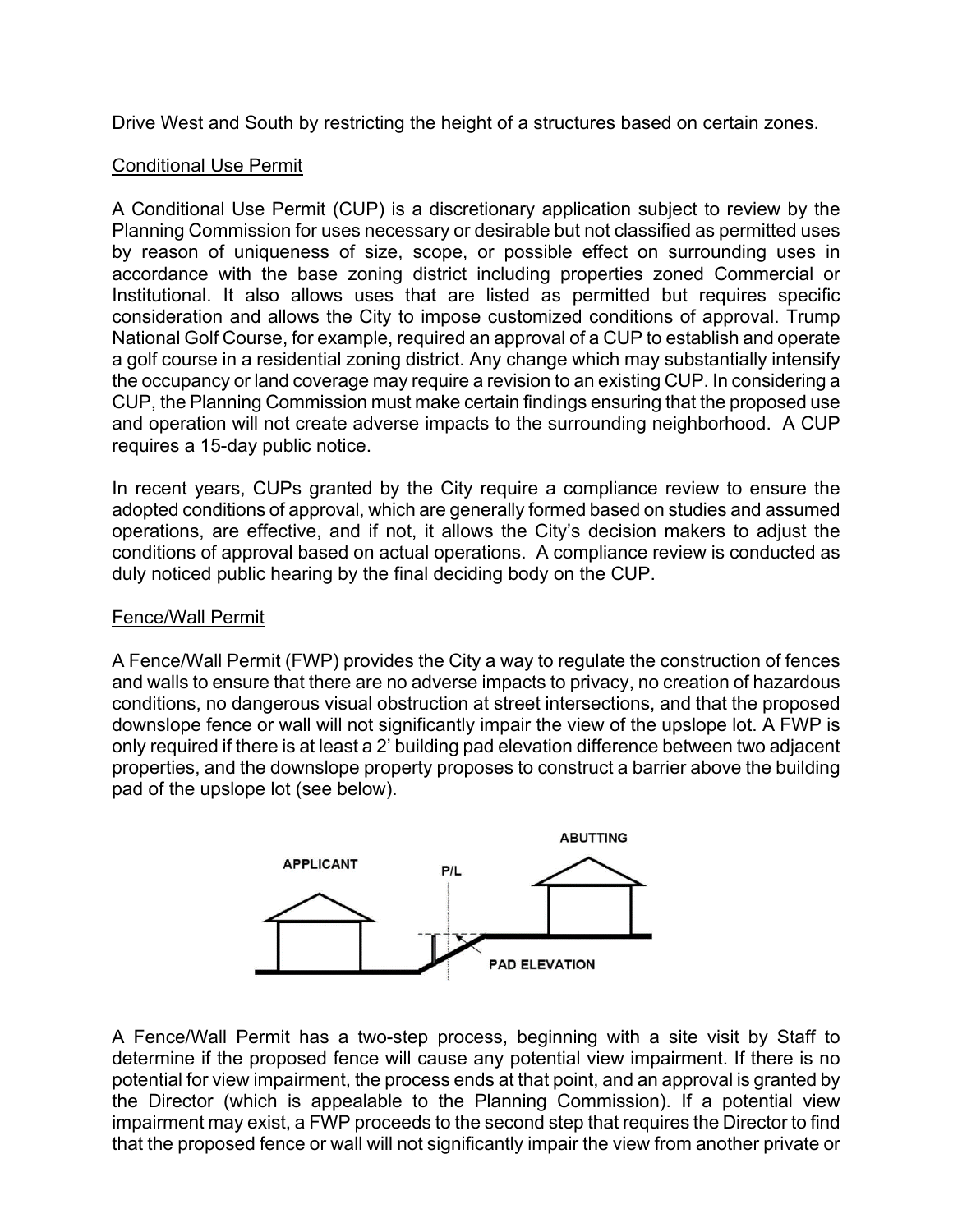public property; and that all existing foliage on the applicant's property that exceeds 16' in height or the ridgeline of the primary residence, whichever is lower, does not impair a view from another parcel. While FWP are subject only to Director review, these applications are often appealed to the Planning Commission for consideration at a de novo public hearing.

## **Appeals**

Any Director-level decision may be appealed to the Planning Commission by any interested party (including the applicant) within 15-days from the date of the decision, and any decision of the Planning Commission may be appealed to the City Council within 15-days from the date of the decision. The appeal must set forth the grounds for the appeal and any specific action being requested by the appellant. The Director's decision is final if no appeal is filed. The appeal hearing is a de novo hearing, which means that all information can be considered anew. The Planning Commission/City Council is required to consider the same findings considered for the original application and may:

- A. Approve an application making all appropriate findings;
- B. Approve an application but impose additional or different conditions or guarantees as it deems necessary;
- C. Deny the application without prejudice upon a finding that all applicable findings have not been correctly made or the application has merit and may possibly be modified to conform with the provisions of the code;
- D. Disapprove the application upon finding that all applicable findings cannot be made or all provisions of the code have not been complied with; or
- E. Refer the matter to the Director with instructions.

In order to file an appeal, an appellant must submit in writing the grounds of the appeal along with an appeal fee (typically \$2,275). If the appeal results in overturning a decision then a full refund is given; if the appeal results in modifications to the project, then a partial (1/2 the fee) refund is give; and, if the appeal upholds a previous decision, no refund is issued.

## Division of Land (Subdivision)

Division of Land applications including proposals for parcel and tract maps. A parcel map is required for creating 4 or less lots, while a tract map is required for creating 5 or more lots. The review procedure for proposed map applications include conformance with applicable sections of Title 16 (Subdivisions) of the City's Municipal Code and the Subdivision Map Act to ensure the proposed lots comply with the City's development standards including minimum lot area, width, and depth requirements.

A parcel map or tract map are processed first as a tentative map, then as a final map. The tentative map shows the general description and layout of the proposed subdivision but does not create the legal lots. Rather, it sets the conditions under which the subdivision can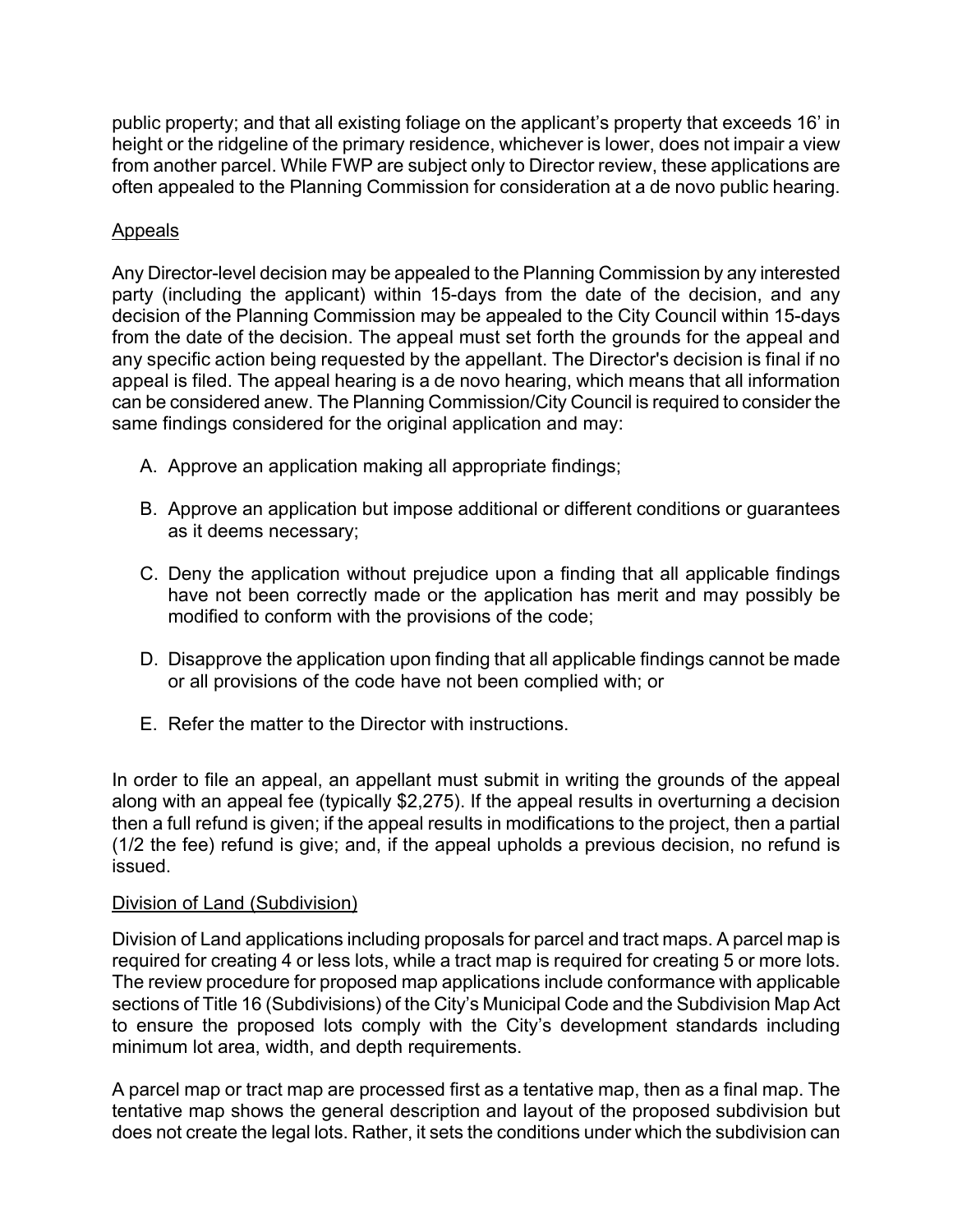occur. The final map is the instrument that actually divides the property and must conform to the City's standards including infrastructure such as roads, utilities, storm drains, sewer, etc. Since maps create additional lots in the City, certain requirements may be imposed and offset by fees, such as affordable housing and park land dedication in-lieu fees.

A parcel or tract map are considered at a duly notice public hearing at least 15 days before the hearing. A parcel map is considered by the Planning Commission, and a tract map is considered by the City Council.

## Zone Changes and Code Amendments

A Zone Change involves a request to change the zoning designation of a property and a Code Amendment allows for changes in the text of the City's Zoning Code (Title 17). A Zone Change and Code Amendment may be initiated by an interested party, the City Council, and by the Director of Community Development and/or the Planning Commission upon petition to the City Council. The review procedure for a Zone Change or Code Amendment application includes a public hearing before the Planning Commission, whose recommendation on the application is then forwarded to the City Council for consideration at another public hearing. In considering a Zone Change or Code Amendment application, the City assesses whether a change is consistent with the City's General Plan or warranted by a development proposal. It is important to note that application, review and adoption procedures included in this discussion section only apply to Title 17 (Zoning) of the City's Municipal Code. Code amendments outside of Title 17 are considered directly by the City Council and are not subject to Planning Commission review.

# **VIEW RESTORATION DIVISION**

The View Restoration Division implements the foliage component of the View Preservation and Restoration Ordinance passed by the voters of the City as Proposition M on November 7, 1989, and is codified in Section 17.02.040 of the Municipal Code. The "View Ordinance" establishes the following two view recovery permit procedures to address privately-owned foliage:

- View Restoration Permit to "restore" a view which existed at the time the affected view lot was legally created; and,
- View Preservation Permit to "preserve" views which existed at the time or since the View Ordinance became effective on November 7, 1989.

Subsequent to the codification of the View Ordinance, successive City Councils have adopted the View Restoration & Preservation Guidelines, also known as the "View Guidelines" (see attachment), which establishes application procedures, provides guidance as to how permit approval findings can be made, and expands upon the View Ordinance's reference to prohibiting foliage owners from allowing foliage to significantly impair views on the effective date of the View Ordinance, thus forming the basis for the View Preservation procedure and process, as summarized below.

View Restoration Permit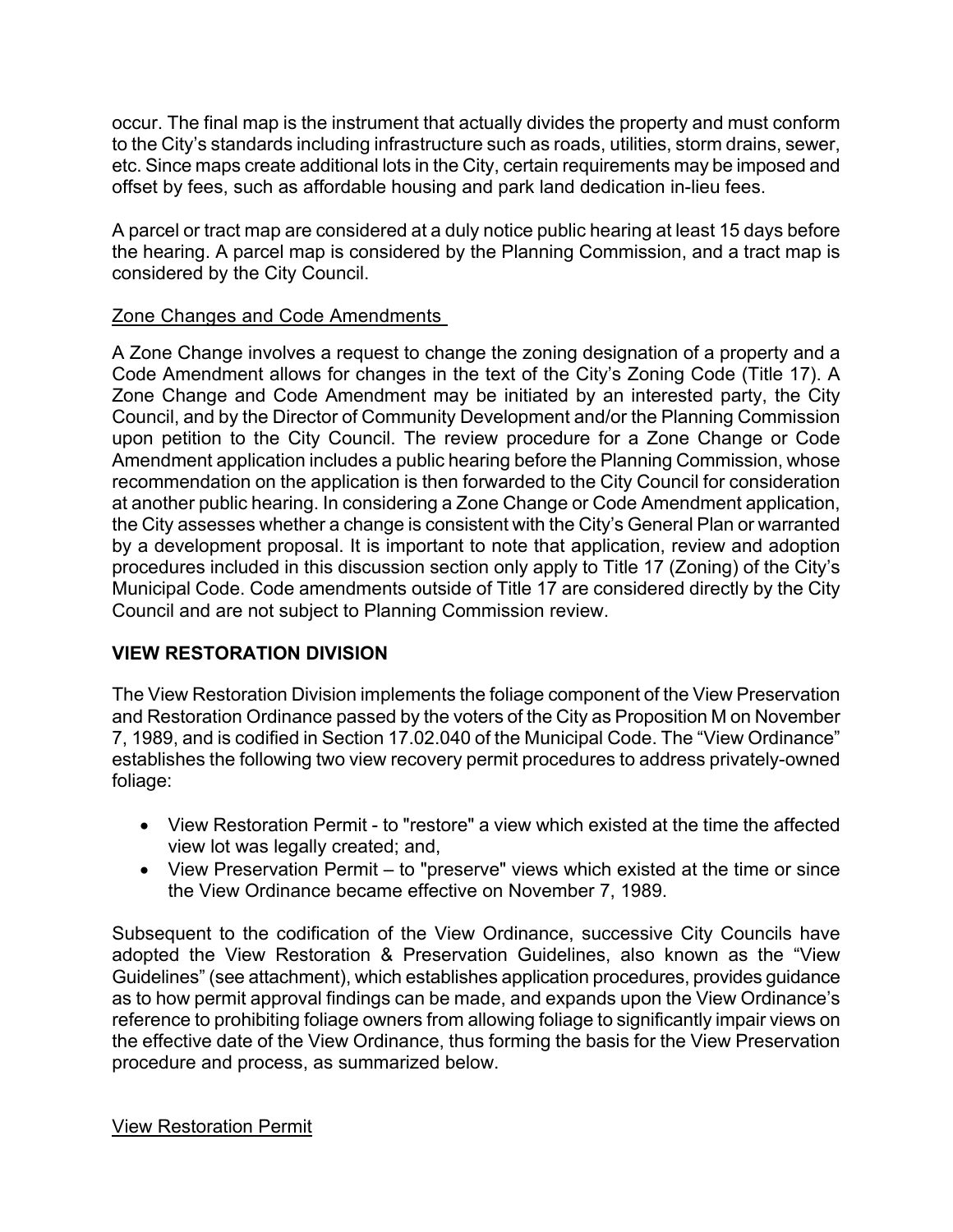The View Restoration Permit (VRP) process is utilized to restore a view from a property that existed when the affected lot was legally created, but is now significantly impaired by foliage on another residential property. A VRP is considered by the Planning Commission at a duly noticed public hearing.

In order to initiate the VRP application process, the City requires applicants (view seeker) to make an attempt to work out the issue with the foliage owner. When the issue cannot be resolved between the applicant and the foliage owner, the view affected property owner may seek the City's involvement by making a request for mediation. City-held mediation sessions are provided, at no cost to either party involved in the dispute, in order to attempt to resolve the issues between the parties. If no agreement is reached between the applicant and the foliage owner, the applicant may elect to advance the matter by submitting a View Restoration Permit application to the City so that the Planning Commission could review and deliberate on the application request.

There are 6 criteria, such as whether the foliage creates a significant view impairment, which constitute the basis for a decision by the Planning Commission. If a VRP is approved, the applicant (not the foliage owner) pays for the cost of performing the required trimming, removal and/or planting replacement foliage. Once the initial trimming and/or removal work is completed, then the foliage owner is required to maintain the foliage at his or her own expense.





VRP decisions are made by the Planning Commission and are appealable to the City Council.

## View Preservation Permit

The View Preservation Permit (VPP) application process is used by residents to preserve a view from a property that existed in November 1989 or sometime after, and there is photographic documentation of the view as it existed then. Central to this application is the applicant's (view seeker) photo documentation, which must clearly show an unobstructed view or an unimpaired view element taken from a bona fide viewing area and the time frame of the photo must be in November 1989 or after. Should Staff certify the photo documentation and deem the existing view to be significantly impaired by foliage, the foliage owner, at their expense, will be given 30 days to voluntarily trim the subject foliage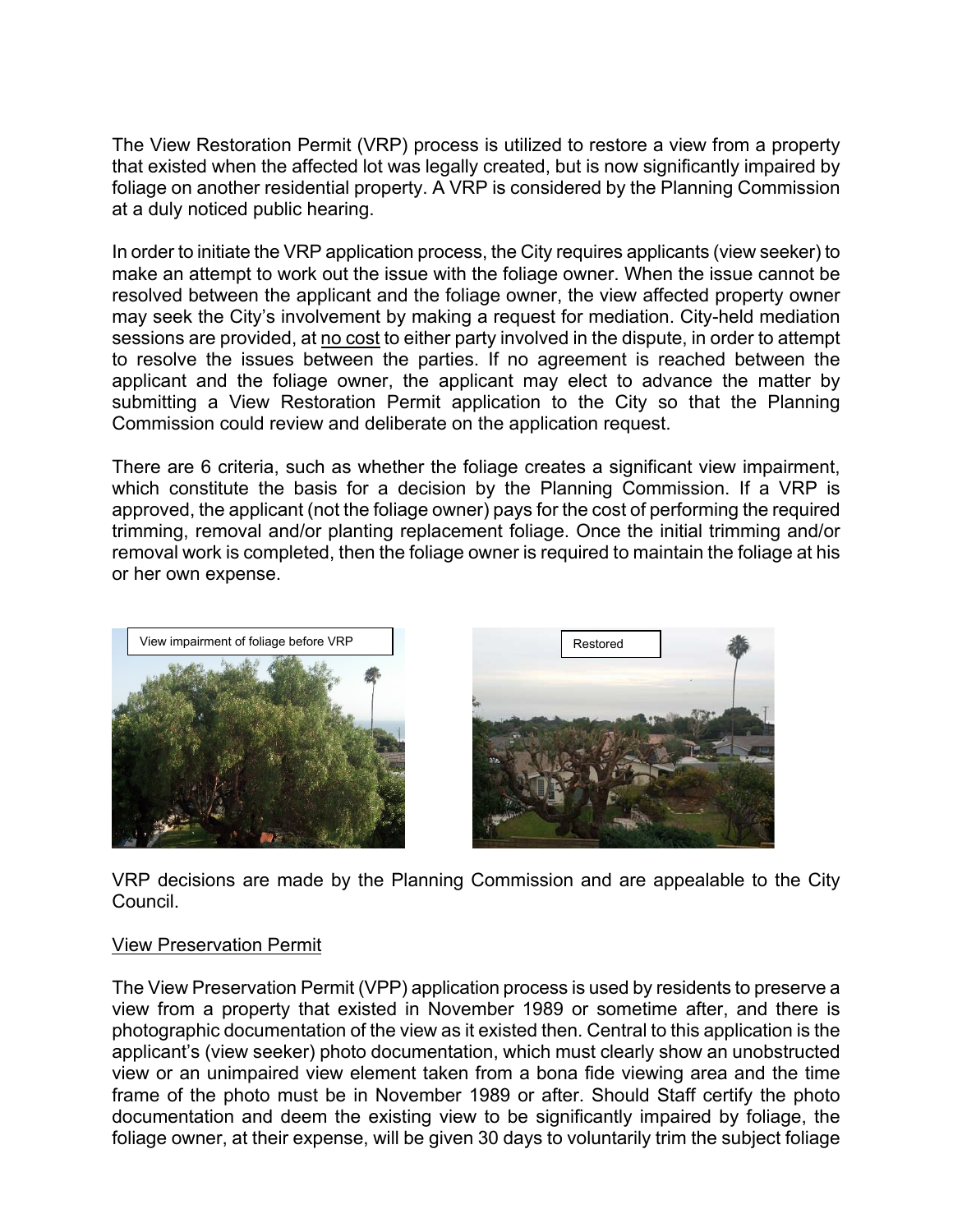to the level or condition shown in an applicant's photograph or so as not to further cause a significant view impairment.



In the event, no trimming is performed by the foliage owner, then the applicant may submit a formal VPP application request where the Community Development Director must make findings to approve the requested trimming. For a VPP, the foliage owner bears the financial responsibility for preserving and maintaining the applicant's view.

VPP actions are administrative decisions made by the Community Development Director and can be appealed to the Planning Commission, and the Planning Commission's decision can be appealed to the City Council.

View Restoration Permit and View Preservation Permit decisions typically will include a City-enforced tree trimming maintenance schedule where the tree owner is responsible for the trimming costs.

## City Tree Review Permits

City Tree Review Permits are requests for the restoration of a view that has been impaired by City trees. The processing of these permits typically involves a site visit, the preparation of a staff memo, input from the City arborist, and the trimming or removal of the City tree(s) by City work crews. The City Tree program moved to the Department of Public Works in 2016, but the program still involves the review and participation of the View Restoration Staff.

## **ADDITIONAL INFORMATION**

## California Environmental Quality Act

The California Environmental Quality Act (CEQA) is the State's basic environmental protection law. Enacted in 1970, CEQA requires that state and local government agencies evaluate and disclose environmental impacts of projects to decision makers and the public prior to approving or carrying out a project and identify ways to avoid or mitigate environmental impacts. CEQA is an informational document, and does not render a decision on a project application.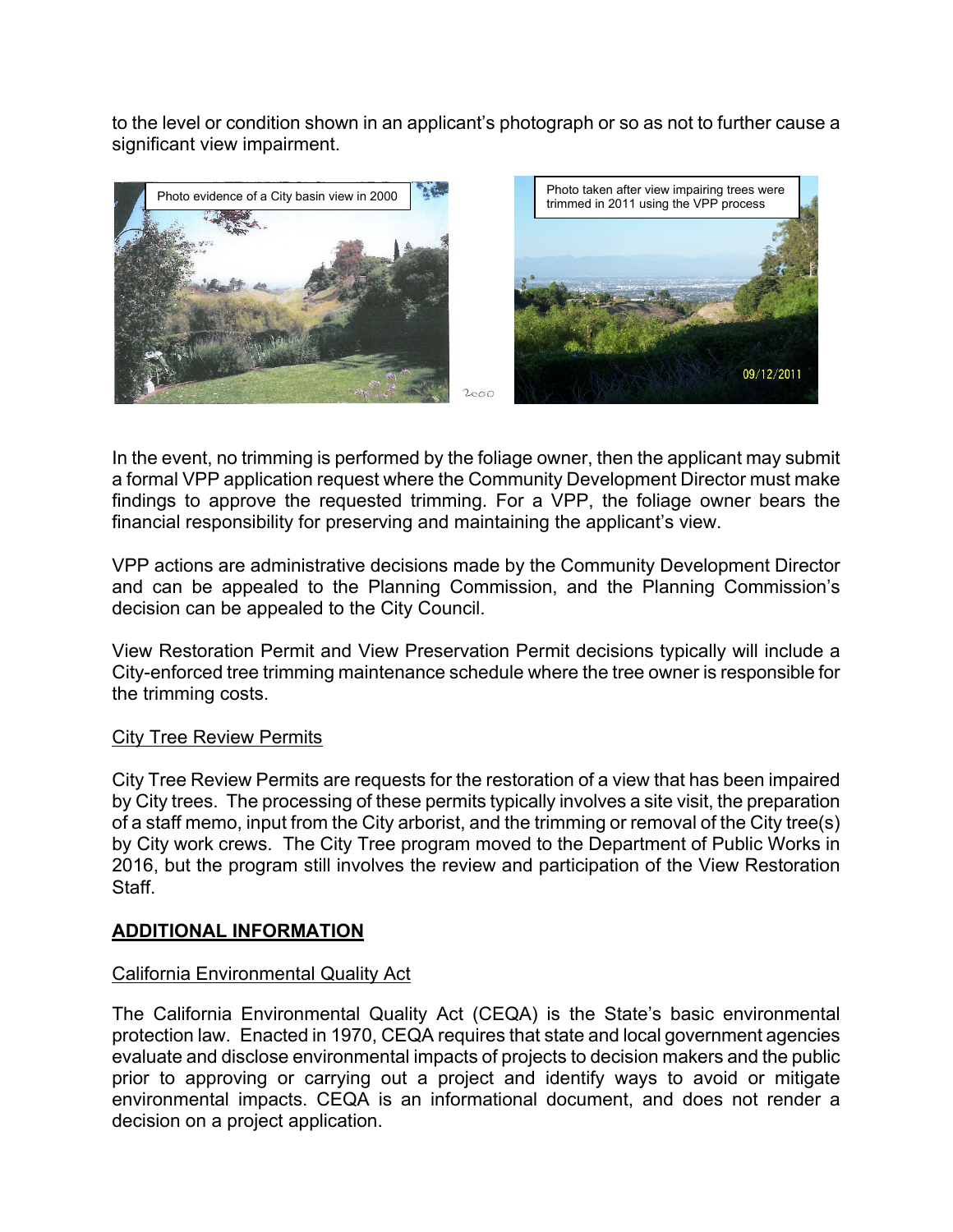According to CEQA, a project is a discretionary approval by a lead agency (usually the City, but not always) that may result in direct or reasonably foreseeable indirect environmental impacts. If the action doesn't qualify as a project, then the action is not subject to CEQA. The lead agency is required to conduct an Initial Study to determine if a project may or may not have a significant effect on the environment. Drawing from the Initial Study, there are the following four types of CEQA documents:

- Exemptions can be statutory, such as those granted by the Legislature, or categorical (classes of projects that have been determined not to have effects on the environment). Projects can also fall within the commonsense exemption, when it can be seen with certainty that no possibility of a significant impact on the environment exists. When a project falls under an exemption, an Initial Study is not required, but the City must make a determination on the record that an exemption applies.
- Negative Declarations (ND) are used when there is no substantial evidence supporting a fair argument that the project will have significant environmental impacts.
- Mitigated Negative Declarations (MND) are used when the potential impacts can be mitigated to a level of less than significant based on direct, indirect, short-term, longterm, on-site, and off-site impacts.
- Environmental Impact Reports (EIR) are required when there is substantial evidence supporting a fair argument that a project will have significant impacts. An EIR will consider direct, indirect, short-term, long-term, on-site, off-site, and cumulative impacts, as well as mitigation measures and alternatives. If an EIR determines that there is a significant unavoidable impact that cannot be mitigated to a level of less than significant, then a Statement of Overriding Consideration is prepared for adoption by the deciding body. The preparation on an EIR involves public participation, including an optional "scoping" meeting to allow the public to provide input to the lead agency on potential environmental impacts to be studied. A Draft EIR is circulated for public comments, and a Final EIR is completed that includes any changes to the Draft EIR based on public comments or additional analysis, as well as Responses to Comments.

The certification of a CEQA document, typically a ND, MND, or EIR, is required to occur at a duly noticed public hearing. A public notice, meeting agenda, and staff report for a project is required to describe the CEQA finding and any action being made in that regard.

## "500-Foot Rule" for Conflicts of Interest Involving Real Property Interests

There is a new standard that governs whether public officials have a conflict of interest in government decisions affecting real property interests. Under the Political Reform Act (PRA), public officials may not make, participate in making, or attempt to use their official positions to influence a governmental decision in which they know or have reason to know that they have a disqualifying interest. A public official has a disqualifying interest if the governmental decision at issue will have a reasonably foreseeable, material effect on the official's financial interests. The Fair Political Practices Commission (FPPC) has recently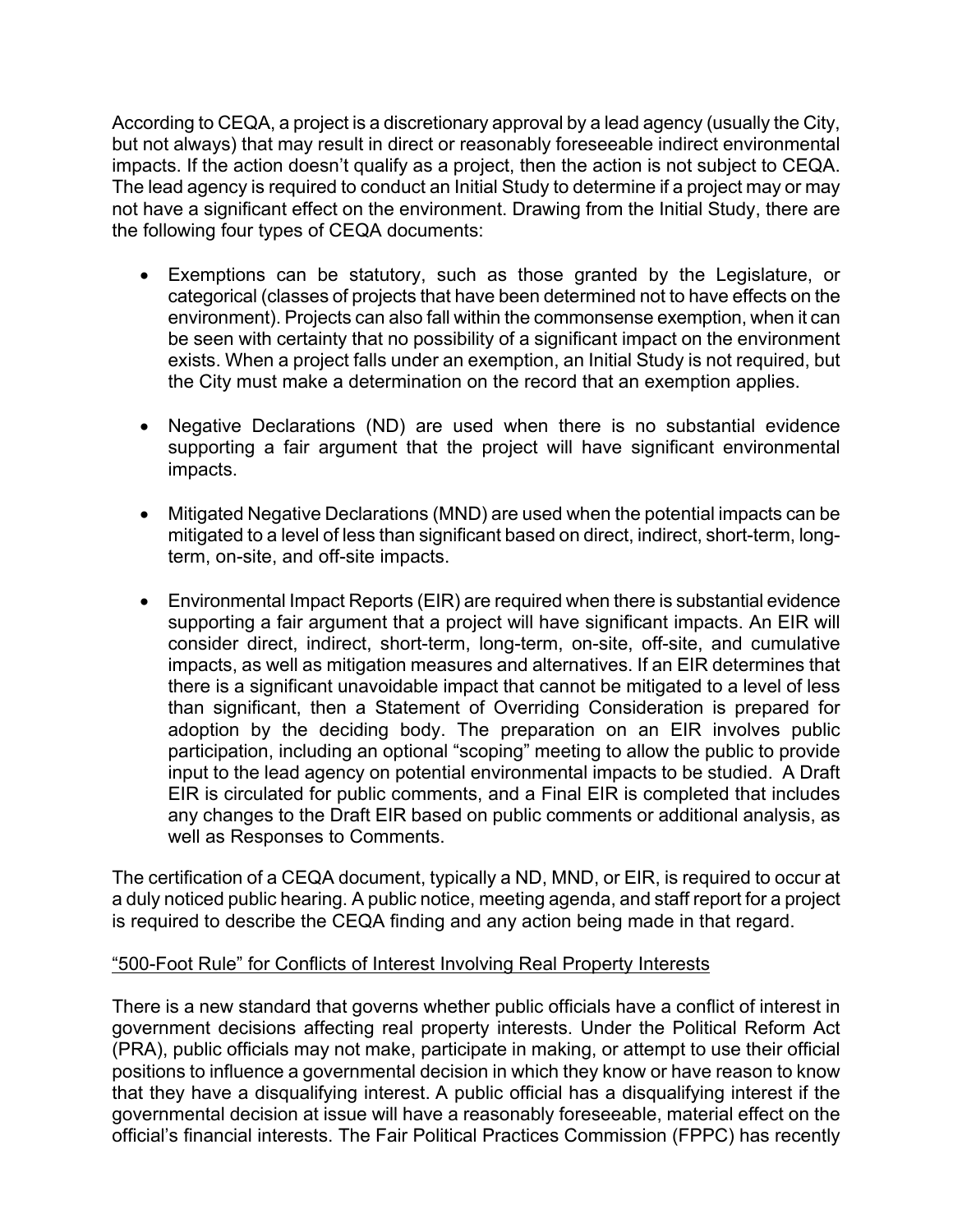amended the standard for determining whether a decision will have a material effect on a public official's interest in real property.

The most significant change amends the materiality standard for decisions that affect ownership interests in real property. There is now a presumption that a decision involving property within 500 feet of an official's property will have a material impact on the official's interest. In addition, there is now a presumption that a decision involving property 1,000 feet or more from the official's property will not have a material impact on the official's interest. Both of these presumptions can be rebutted with clear and convincing evidence, however.

For decisions involving property located between 500 and 1,000 feet from the official's property, whether the decision creates a conflict now depends on a number of factors. Under the revised regulation, a decision will have a material impact on the official's property interest if it would change the parcel's:

- development potential,
- income-producing potential,
- highest and best use,
- market value, or
- character by substantially altering traffic levels, intensity of use, parking, view, privacy, noise levels, or air quality

Public officials should ensure that they avoid participating in any decisions that will have a reasonably foreseeable, material financial effect on their real property interests if a project falls within the 1,000 foot radius owned by a public official.

## Brown Act

The Ralph M. Brown Act (referred to as the "Brown Act" or "Open Meeting Law") was enacted in 1953 and is intended to provide public access to, and participation in, meetings of California local government agencies as a response to growing concerns about local government officials' practice of holding secret meetings that were not in compliance with advance public notice requirements.

The requirements of the Brown Act apply to local agencies and legislative bodies of each local agency of a city, whenever a majority of the legislative body is involved. Legislative bodies in the City include the City Council, Commissions/Committees and standing City Council subcommittees. Ad hoc advisory committees consisting of less than a quorum of any legislative body are exempt from the requirements of the Brown Act.

Governmental bodies subject to the requirements of the Brown Act must provide public notice of their meetings and post agendas for those meetings. Public access is mandatory unless the meeting is held in closed session under a specific exception contained in the Act. A meeting, as defined by the Brown Act, is "any congregation of a majority of the members of a legislative body at the same time and place to hear, discuss or deliberate upon any item that is within the subject matter jurisdiction of the legislative body" ( Cal. Govt. Code § 54952.2 (a)). This can include any series of telephonic or email